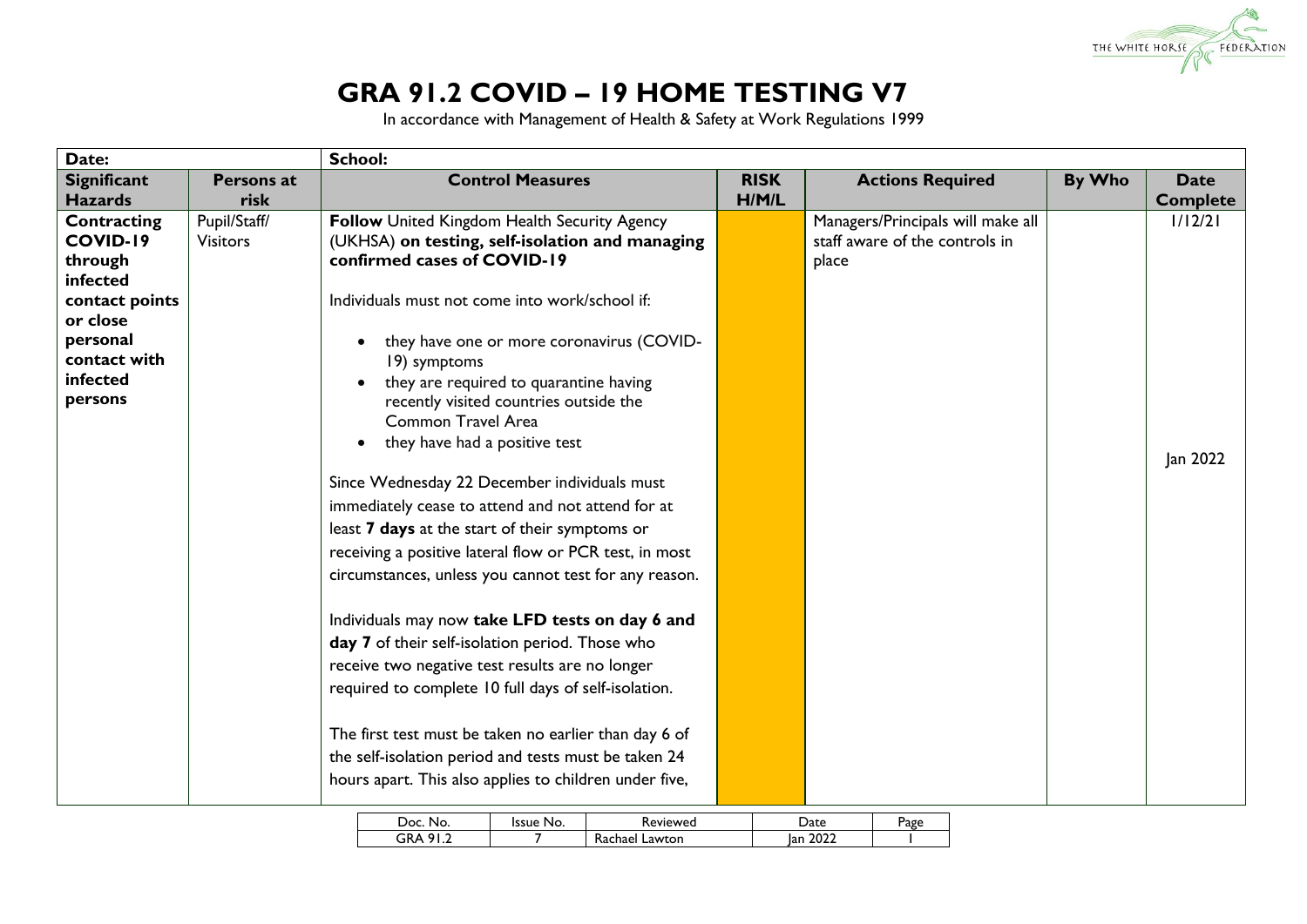

| with LFD testing at parental or guardian discretion. If                                        |  |  |  |
|------------------------------------------------------------------------------------------------|--|--|--|
| both these test results are negative, and the person                                           |  |  |  |
| does not have a high temperature, they may end their                                           |  |  |  |
| self-isolation after the second negative test result and                                       |  |  |  |
| return to school from day 8.                                                                   |  |  |  |
|                                                                                                |  |  |  |
| If a pupil is awaiting collection, they should be left in a                                    |  |  |  |
| room on their own if possible and safe to do so. A                                             |  |  |  |
| window should be opened for fresh air ventilation if                                           |  |  |  |
| possible. Appropriate PPE should also be used if close                                         |  |  |  |
| contact is necessary                                                                           |  |  |  |
| Close contacts will now be identified via NHS Test                                             |  |  |  |
| and Trace and education settings will no longer be                                             |  |  |  |
| expected to undertake contact tracing.                                                         |  |  |  |
|                                                                                                |  |  |  |
| As with positive cases in any other setting, NHS Test                                          |  |  |  |
| and Trace will work with the positive case and/or                                              |  |  |  |
| their parent to identify close contacts. Contacts<br>from a school setting will only be traced |  |  |  |
| by NHS Test and Trace where the positive                                                       |  |  |  |
| case and/or their parent specifically identifies                                               |  |  |  |
| the individual as being a close contact.                                                       |  |  |  |
|                                                                                                |  |  |  |
| Individuals are not required to self-isolate if they live                                      |  |  |  |
| in the same household as someone with COVID-19,                                                |  |  |  |
| or are a close contact of someone with COVID-19,<br>and any of the following apply:            |  |  |  |
|                                                                                                |  |  |  |
| they are fully vaccinated                                                                      |  |  |  |
| they are below the age of 18 years and 6                                                       |  |  |  |
| months                                                                                         |  |  |  |
| they have taken part in or are currently part                                                  |  |  |  |
| of an approved COVID-19 vaccine trial                                                          |  |  |  |
|                                                                                                |  |  |  |

| Doc.<br>No.                                       | No.<br>ssue | Keviewed               | ate         | Page |
|---------------------------------------------------|-------------|------------------------|-------------|------|
| GR∕<br>. .<br>$\Omega$<br>$\mathbf{v}$<br>$\cdot$ |             | -<br>Lawton<br>Rachael | 2022<br>Ian |      |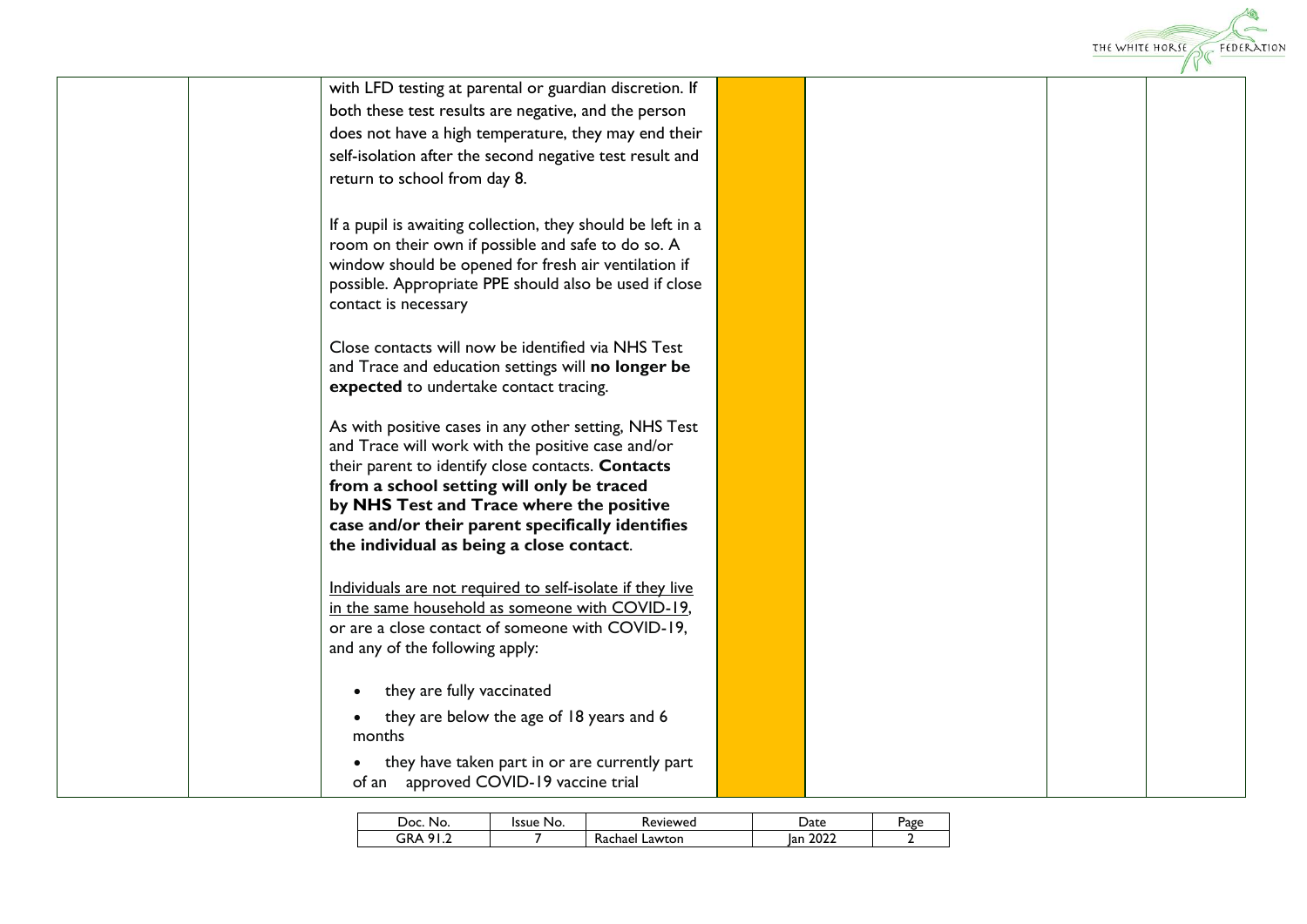

|                                                                                                                                        |       | they are not able to get vaccinated for medical<br>$\bullet$<br>reasons                                                                                                                                                                                                                                                                                                                                                                                                                                                                                                                                                                                                                                                                                                                                                                                                                                                                                                                                                                                                                                                                                                                                                                                                                                              |     |                                                                                                                                                                                                                                                                                                                                                                                                                                                                                                                                                                                                                                                                            |         |
|----------------------------------------------------------------------------------------------------------------------------------------|-------|----------------------------------------------------------------------------------------------------------------------------------------------------------------------------------------------------------------------------------------------------------------------------------------------------------------------------------------------------------------------------------------------------------------------------------------------------------------------------------------------------------------------------------------------------------------------------------------------------------------------------------------------------------------------------------------------------------------------------------------------------------------------------------------------------------------------------------------------------------------------------------------------------------------------------------------------------------------------------------------------------------------------------------------------------------------------------------------------------------------------------------------------------------------------------------------------------------------------------------------------------------------------------------------------------------------------|-----|----------------------------------------------------------------------------------------------------------------------------------------------------------------------------------------------------------------------------------------------------------------------------------------------------------------------------------------------------------------------------------------------------------------------------------------------------------------------------------------------------------------------------------------------------------------------------------------------------------------------------------------------------------------------------|---------|
| Contracting<br><b>COVID-19</b><br>through<br>infected<br>contact points<br>or close<br>personal<br>contact with<br>infected<br>persons | Pupil | <b>Asymptomatic testing</b><br>Lateral Flow Tests are available for all staff and<br>secondary school pupils with parental consent. Staff<br>and secondary pupil shall test themselves twice a<br>week at home.<br><b>Negative LFT test result</b> - Individuals can continue<br>to attend work, follow guidance and use protective<br>measures.<br><b>Positive LFT test result -</b><br><b>INDIVIDUALS WITH A POSITIVE LFT</b><br><b>RESULT WILL NEED TO SELF-ISOLATE</b><br><b>IMMEDIATELY IN LINE WITH THE</b><br><b>STAY-AT-HOME GUIDANCE.</b><br>• They must report their results to NHS Test and<br>Trace as soon as the test is complete<br>• They must also inform the school/nursery of their<br>result so the school can identify close contacts<br>and start the self-isolation process.<br>Individuals with a positive LFD test result must<br>self-isolate in line with the stay-at-home guidance.<br>They will also need to arrange a lab-based<br>polymerase chain reaction (PCR) test to confirm<br>the result.<br>Staff and pupils with a positive LFD test result<br>should self-isolate in line with the stay at home<br>guidance for households with possible or<br>confirmed coronavirus (COVID-19) infection.<br>They will also need to get a free PCR test to<br>check if they have COVID-19. | $M$ | See: GRA 91.2 Home testing<br>All teaching and non-teaching<br>staff members, which includes:<br>trainee teachers on<br>placement in school<br>supply workforce<br>contractors<br>peripatetic staff<br>clinical practitioners<br>therapists<br>other support staff<br>caterers<br>volunteers<br>those supporting with<br>wraparound childcare<br>to children attending<br>school<br><b>Lateral Flow testing</b><br>Secondary schools and colleges<br>must continue to carry out<br>regular home lateral flow testing<br>until the end of September (plus<br>two on-site at the beginning of<br>the autumn term), when the<br>policy will be reviewed<br><b>PCR</b> testing | 16/8/21 |

| No.<br>ה (        | Issue<br>No. | eviewed)               |             | Page |
|-------------------|--------------|------------------------|-------------|------|
| .GP<br>ດ<br><br>- |              | -<br>.awton<br>Kachael | 2022<br>lan |      |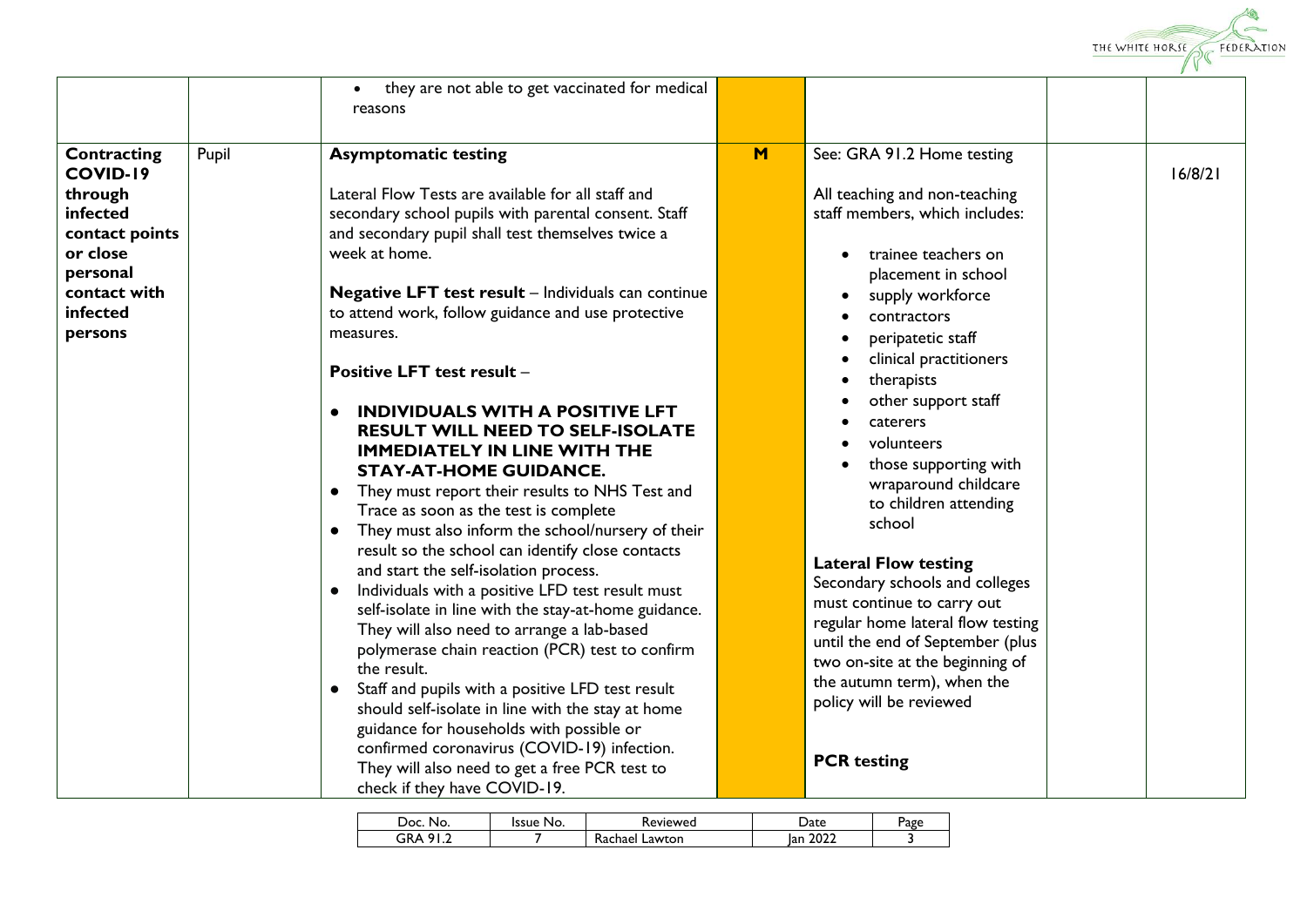

| • Whilst awaiting the PCR result, the individual<br>should continue to self-isolate.                                                 | Covid-19-getting-tested                                             |         |
|--------------------------------------------------------------------------------------------------------------------------------------|---------------------------------------------------------------------|---------|
| • If the PCR test is taken within 2 days of the<br>positive lateral flow test, and is negative, it                                   | <b>Test and trace</b>                                               |         |
| overrides the self-test LFD test and the pupil can<br>return to school, as long as the individual doesn't<br>have COVID-19 symptoms. | Covid-19-stay-at-home-guidance                                      |         |
| • Additional information on PCR test kits for<br>schools and further education providers is                                          | <b>Track and Trace</b>                                              |         |
| available                                                                                                                            | Nhs-test-and-trace-how-it-<br>works                                 |         |
| Void LFT test result -                                                                                                               | All individuals who have been<br>identified as a close contact of a | 1/12/21 |
| • Will need to take another test as soon as possible,<br>ideally on the same day.                                                    | suspected or confirmed<br>case of the Omicron variant of            |         |
| • Staff should still report the void result to NHS                                                                                   | COVID-19, irrespective of                                           |         |
| Test and Trace via the self report gov.uk page.<br>• They should use a new test kit but not reuse                                    | vaccination status and age, will<br>be contacted directly and       |         |
| anything from the first kit.<br>• In the very unlikely event staff get two void test                                                 | required to self-isolate<br>immediately and asked to book           |         |
| results, they should book a PCR test.                                                                                                | a PCR test.                                                         |         |
| • Staff should self-isolate pending the result of the<br>PCR test.                                                                   | They will be informed by the                                        |         |
| • Staff should inform the school/nursery as it may                                                                                   | local health protection team or                                     |         |
| indicate a faulty batch of test kits                                                                                                 | NHS Test and Trace if<br>they fall into this category and           |         |
| Test and trace procedures must be followed after<br>receiving a positive result.                                                     | provided details about self-<br>isolation.                          |         |
| From 16 August, the legal requirement to self-                                                                                       |                                                                     |         |
| isolate for contacts of a positive case will end for                                                                                 |                                                                     |         |
| everyone aged under 18, and for adults who have<br>been fully vaccinated. This means that from the                                   |                                                                     |         |
| autumn term, only those who test positive will need<br>to self-isolate.                                                              |                                                                     |         |

| Doc<br>No. | ssue<br>No. | Reviewed          | )ate                 | Page |
|------------|-------------|-------------------|----------------------|------|
| 3RA        |             | Lawton<br>Kachael | ົດລາ<br>lan.<br>LULL |      |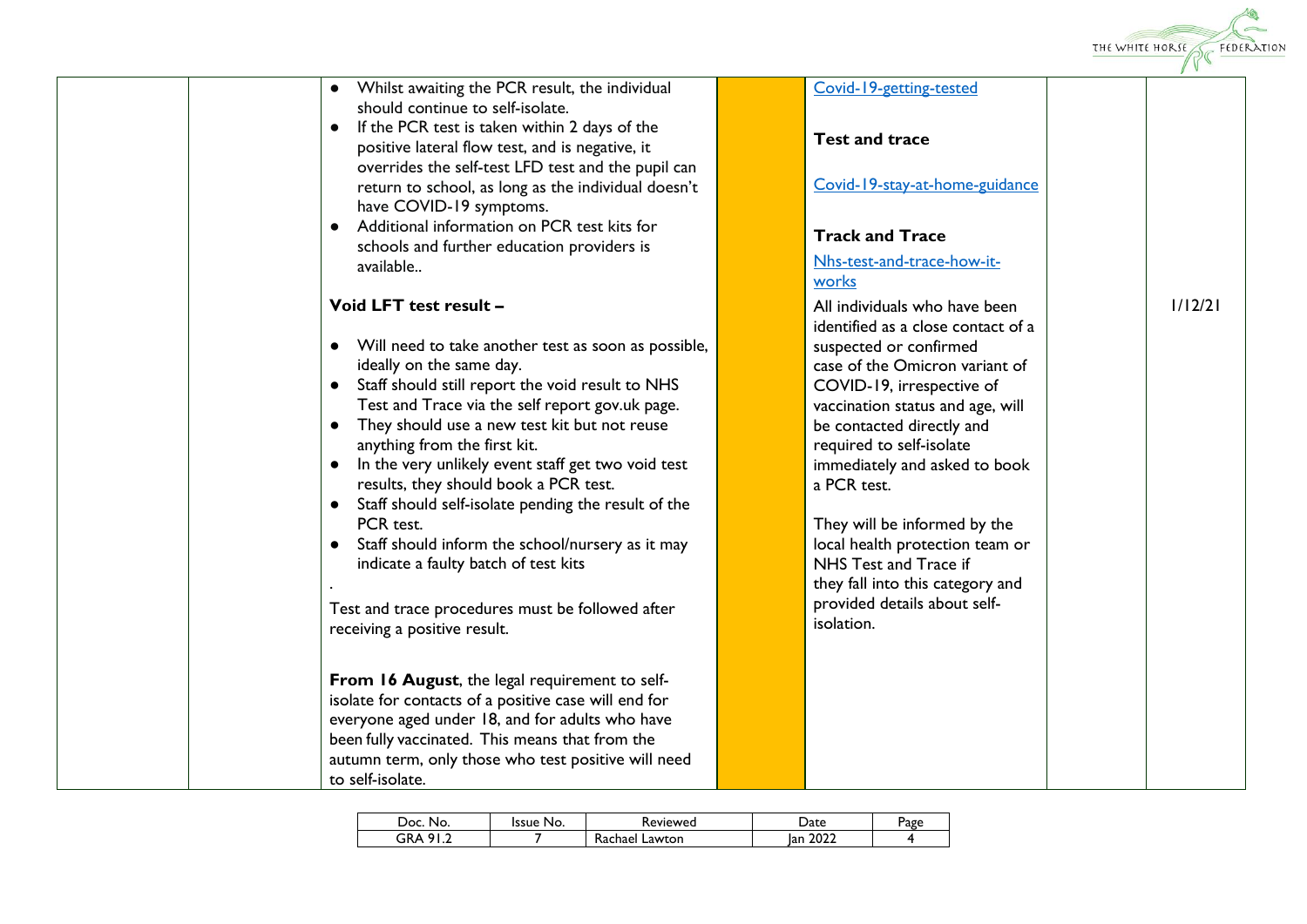

| Issuing test kits                                                                                                                                              | Staff, pupils and<br>volunteers | The COVID test coordinator must ensure that:<br>Test kits are signed for using the Test Kit Log.<br>$\bullet$<br>The correct number of test kits are issued to staff<br>for two test per week<br>Face mask must be worn, and social distancing<br>$\bullet$<br>maintained during distribution<br>Ensuring all staff members understand how and<br>$\bullet$<br>when to collect test safely.                                                                                                                                                                             | M   |                                                                                                                    |  |
|----------------------------------------------------------------------------------------------------------------------------------------------------------------|---------------------------------|-------------------------------------------------------------------------------------------------------------------------------------------------------------------------------------------------------------------------------------------------------------------------------------------------------------------------------------------------------------------------------------------------------------------------------------------------------------------------------------------------------------------------------------------------------------------------|-----|--------------------------------------------------------------------------------------------------------------------|--|
| <b>Training</b><br>Contact<br>between<br>samples and<br>sample testers<br>increasing the<br>transmission of<br>COVID19                                         | Staff, pupils and<br>volunteers | All staff/pupils will:<br>Receive the How to Guide - Your Step-by-Step<br>Guide for COVID-19 Self-Testing' v 1.3.2<br>Watch instructional video provided on You Tube<br>$\bullet$<br>- 'Step by Step Guide to COVID-19 Self Testing'.<br>Know that it is a requirement for them to report<br>$\bullet$<br>their test results to both to NHS Test and Trace<br>and to the school.<br>Know who to contact if they have an incident<br>$\bullet$<br>while testing at home.<br>Are aware of the content of the risk assessment<br>$\bullet$                                 | $M$ | All staff and pupils must follow<br>the test kit instructions<br>provided.                                         |  |
| <b>COSHH</b><br>Extraction<br>solution which<br>comes with the<br>lab test kit<br>contains the<br>following<br>components:<br>NA2HPO4<br>(disodium<br>hydrogen | Staff, pupils and<br>volunteers | These components do not have any hazard labels<br>associated with them, and the manufacturer states<br>that there are no hazards anticipated under conditions<br>of use as described in other product literature. This is<br>the case for exposure to: eye, skin, inhalation,<br>ingestion, chronic toxicity, reproductive and<br>developmental toxicity, carcinogenicity, and medical<br>conditions aggravated by exposure<br>Keep out of reach of pets and young children<br>Do not let the product enter drains<br>Spillages to be wipe up with a paper towel with a | M   | Follow the user instruction to<br>mitigate against inhalation, skin<br>contact or ingestion of these<br>chemicals. |  |

| No.<br>המ           | Issue<br>No. | leviewed          | Jate        | Page |
|---------------------|--------------|-------------------|-------------|------|
| GR.<br>$\mathbf{v}$ |              | Lawton<br>Kachael | 2022<br>Ian |      |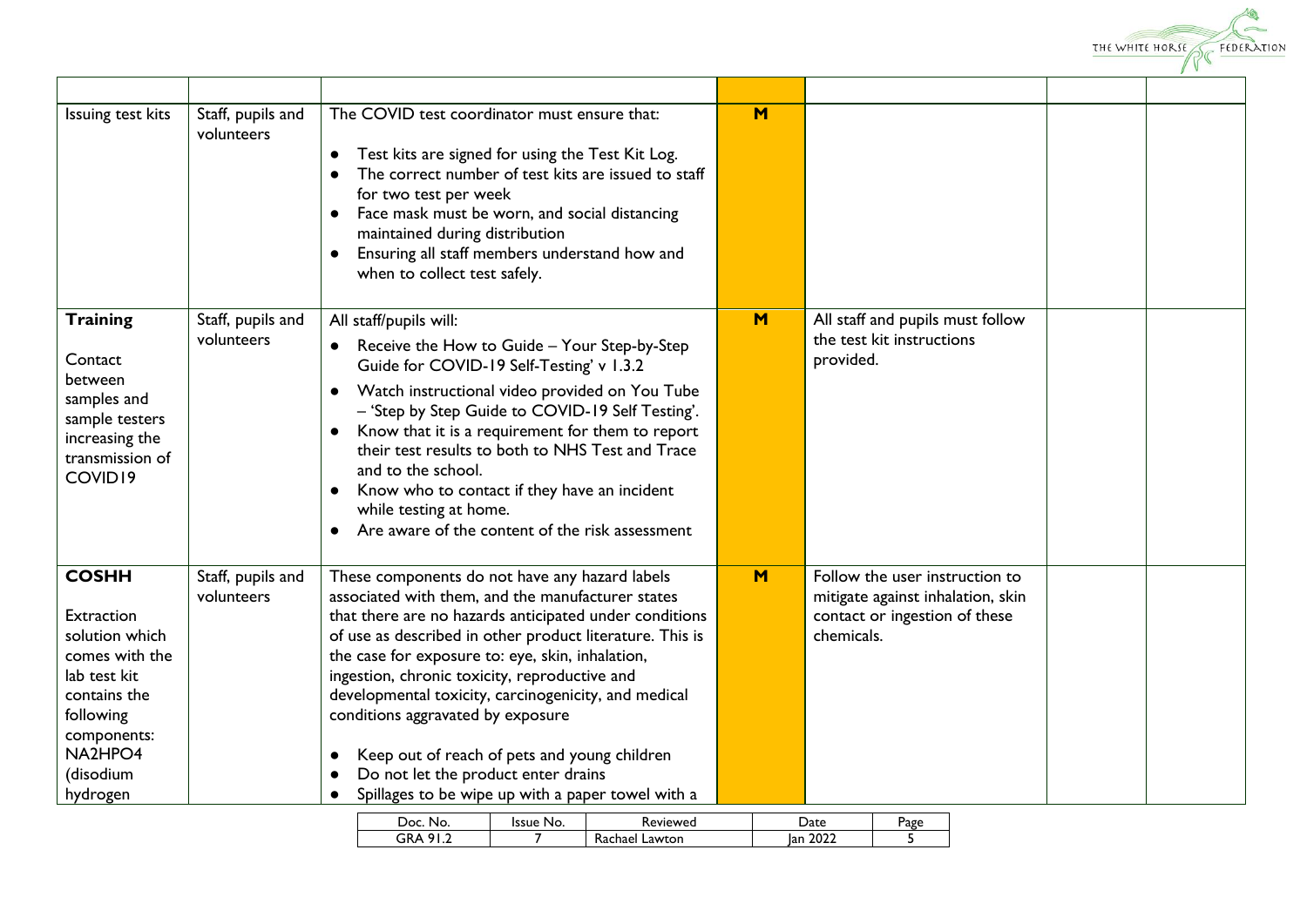

| phosphate),<br>NaH <sub>2</sub> PO <sub>4</sub><br>(sodium<br>phosphate<br>monobasic),<br>NaCl (Sodium<br>Chloride)              |                                                                                                | cloth and disposed of<br>Do not use if the solution has expired                                                                                                                                                                                                                                                   |                                    |                     |                                                                                                                                                                                                              |                                                      |  |
|----------------------------------------------------------------------------------------------------------------------------------|------------------------------------------------------------------------------------------------|-------------------------------------------------------------------------------------------------------------------------------------------------------------------------------------------------------------------------------------------------------------------------------------------------------------------|------------------------------------|---------------------|--------------------------------------------------------------------------------------------------------------------------------------------------------------------------------------------------------------|------------------------------------------------------|--|
| <b>Storage of</b><br>kits<br>Contact<br>between<br>samples and<br>sample testers<br>increasing the<br>transmission of<br>COVID19 | Staff, pupils and<br>volunteers                                                                | Site Manager to deliver all test kits to appropriate<br>storage area.<br>Stocks to be secured to prevent unauthorised<br>$\bullet$<br>access to the test kits.<br>Inside and at a temperature between 2 and<br>$\bullet$<br>30 degrees, out of direct sunlight/heat.<br>Stocks to be broken down for distribution |                                    | M                   |                                                                                                                                                                                                              |                                                      |  |
|                                                                                                                                  | Date of this<br>Date of original<br><b>Assessment: Jan 2021</b><br><b>Assessment: Jan 2022</b> |                                                                                                                                                                                                                                                                                                                   | <b>Review</b><br><b>March 2022</b> |                     | <b>Reference:</b><br>GRA 91.2 - V7                                                                                                                                                                           | <b>Name of Assessors:</b><br><b>Principal A Cush</b> |  |
| potential consequences.                                                                                                          |                                                                                                | Overall Risk Rating (H, M L): The risk rating for the overall<br>risk is Medium due to the nature of the virus and the                                                                                                                                                                                            | Managers signature: A Cush         |                     |                                                                                                                                                                                                              |                                                      |  |
| <b>RESIDUAL RISK RATING</b>                                                                                                      |                                                                                                |                                                                                                                                                                                                                                                                                                                   |                                    |                     | <b>ACTION REQUIRED</b>                                                                                                                                                                                       |                                                      |  |
|                                                                                                                                  |                                                                                                |                                                                                                                                                                                                                                                                                                                   |                                    |                     |                                                                                                                                                                                                              |                                                      |  |
|                                                                                                                                  |                                                                                                | HIGH (H) Strong likelihood of fatality / serious injury occurring                                                                                                                                                                                                                                                 |                                    |                     | The activity must not take place at all.<br>You must identify further controls to reduce the risk rating.                                                                                                    |                                                      |  |
|                                                                                                                                  |                                                                                                | Medium (M) Possibility of fatality/serious injury occurring                                                                                                                                                                                                                                                       |                                    | against the benefit | You must identify controls to reduce the risk rating.<br>If it is not possible to lower risk further you will need to consider the risk<br>Monitor risk assessment at this rating more regularly and closely |                                                      |  |

| Doc.<br>No. | No.<br>Issue | Reviewed          | Date        | Page |
|-------------|--------------|-------------------|-------------|------|
| GRA<br>01   |              | Rachael<br>Lawton | 2022<br>Ian |      |